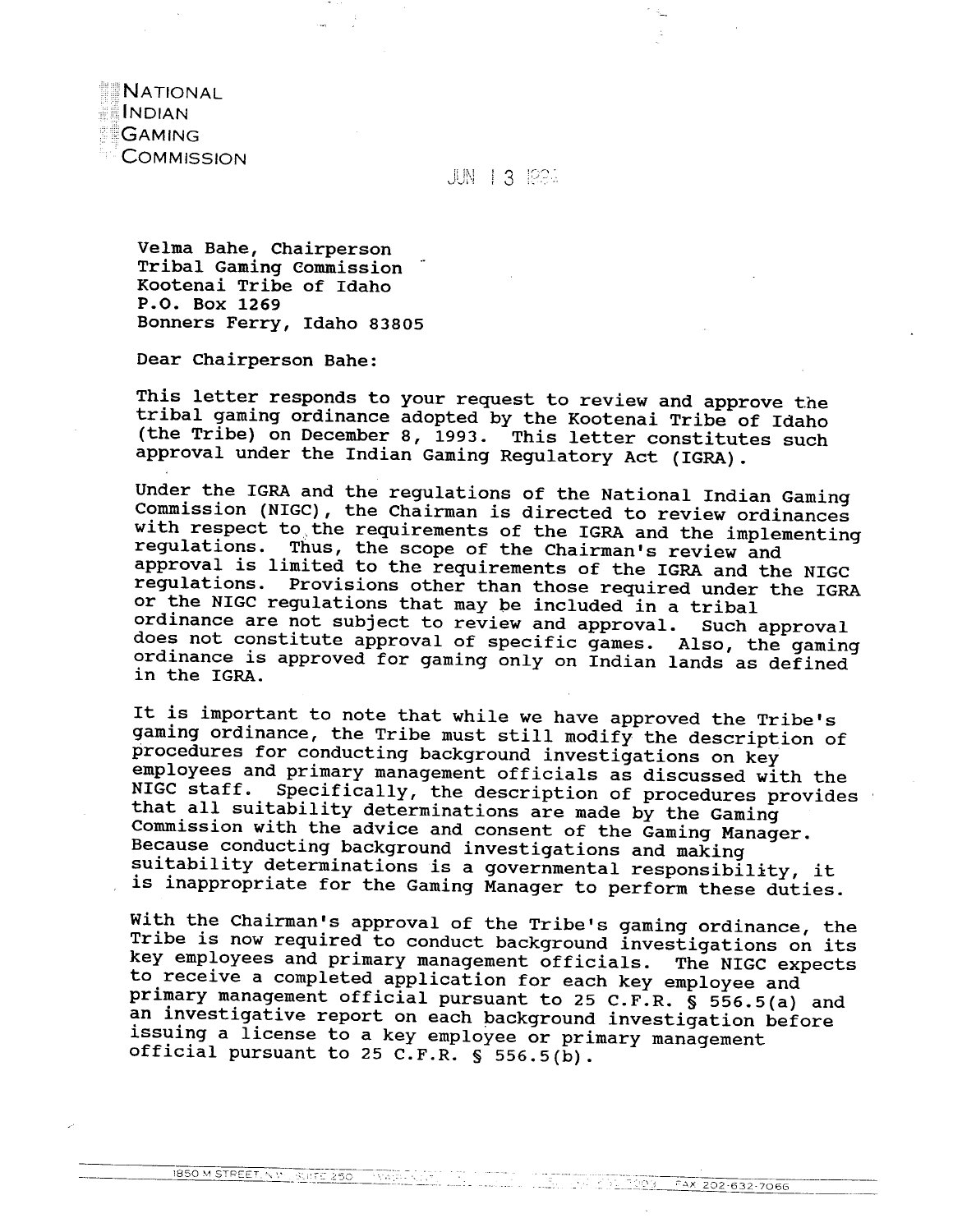**Thank you for submitting the ordinance of the Kootenai Tribe of Idaho for review and approval. The NIGC staff and I look forward to working with you and the Tribe in implementing the IGRA.** 

**Sincerely yours,** 

**Anthony J. Hope Chairman**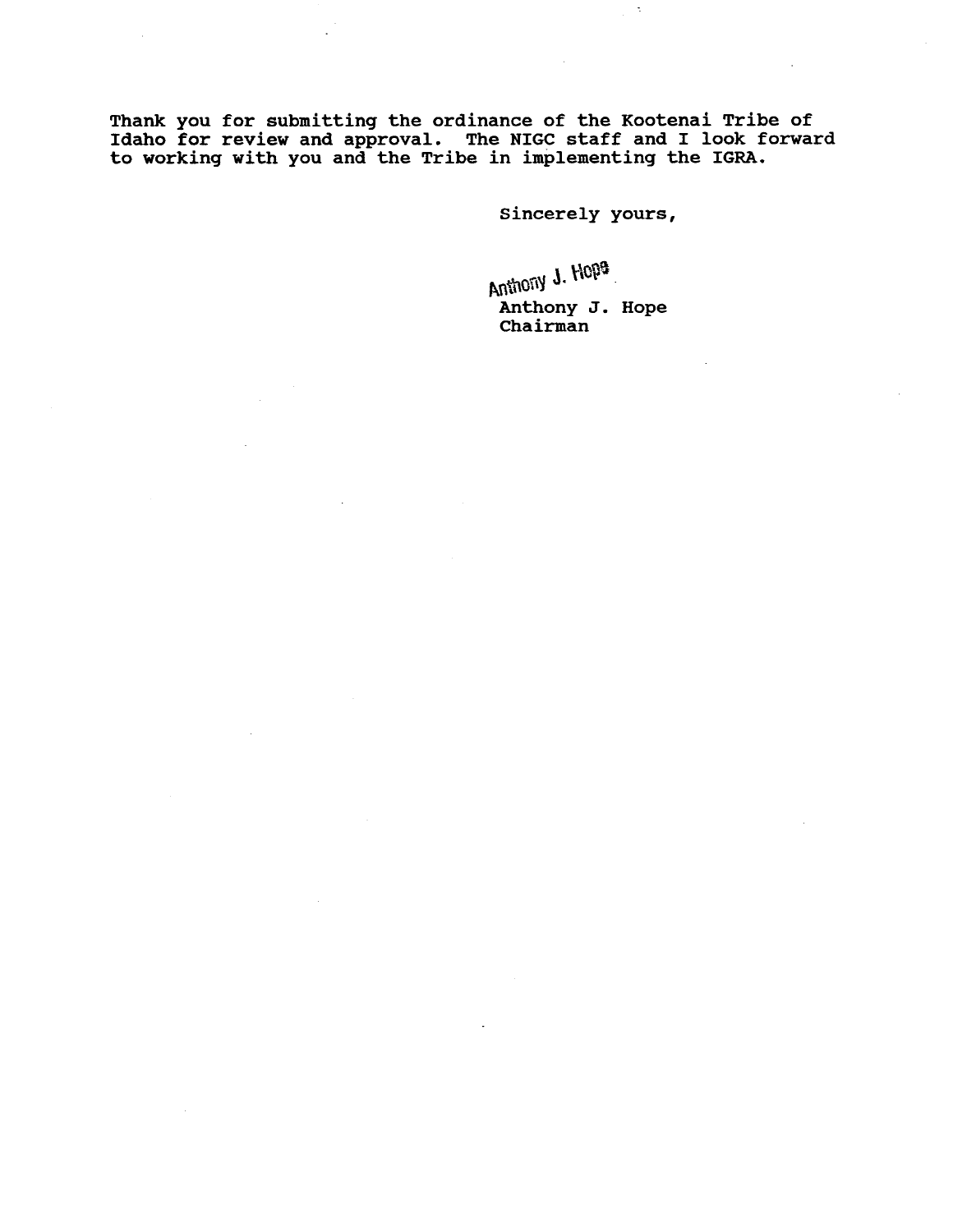# KOOTLAAI TRIBE OF ID. AO **P.O. BoxU39 B0~6rs Ferry, Idaho 83805 (208) 2674519 Fax. No. (208) 267-2960**

## RESOLUTION



**WHEREAS, The Kootenai Tribal Council has been empowered to act** for **and on behalf of the Kootenal Tribe of Idaho, pursuant to the Constitution and By-Laws, ratified by the adult members of the Kootenai Tribe of Idaho on April 10,1947 and approvedfsigned by the acting Coqmissioner of Indian Affairs on June 1 6, 1947; and** 

**WHEREAS, Under me National Indim (3aming Regulatory Act, Tribes are required to submit their** Gaming **?rdh~ce for review and approval; and** 

**WTBREAS, Said** *G\** **Ordinance needs to be submitted to the National Indian Gaming Commission for review and approval.** 

**NOW THEREFORE, BE IT WS0LVE.D tbat the Kootcnai Tribe of Idaho does hereby approve** the **Kootenai Tribe of Idaho Gaming Ordinance.** 

**BE IT FURTHER RESOLVED that the Kootenai** f **ribe hereby submits the attached**  Gaming Ordinance to the National Indian Gaming Commission for review and approval.

## CERTIFICATION

**The foregoing Resolution was adopted at a duly convened meeting** of **the** Kootenai **Tribal Council held at the** ~ribal **office on the 8th day of Dccnnber, 1993, with the required quorum present, by a hte of 4 FOR and 0 AGATNST.** 

**VELMA BAHE. Chairperson** 

ATTEST:

. DIANNE **DAVID, Sccrctary**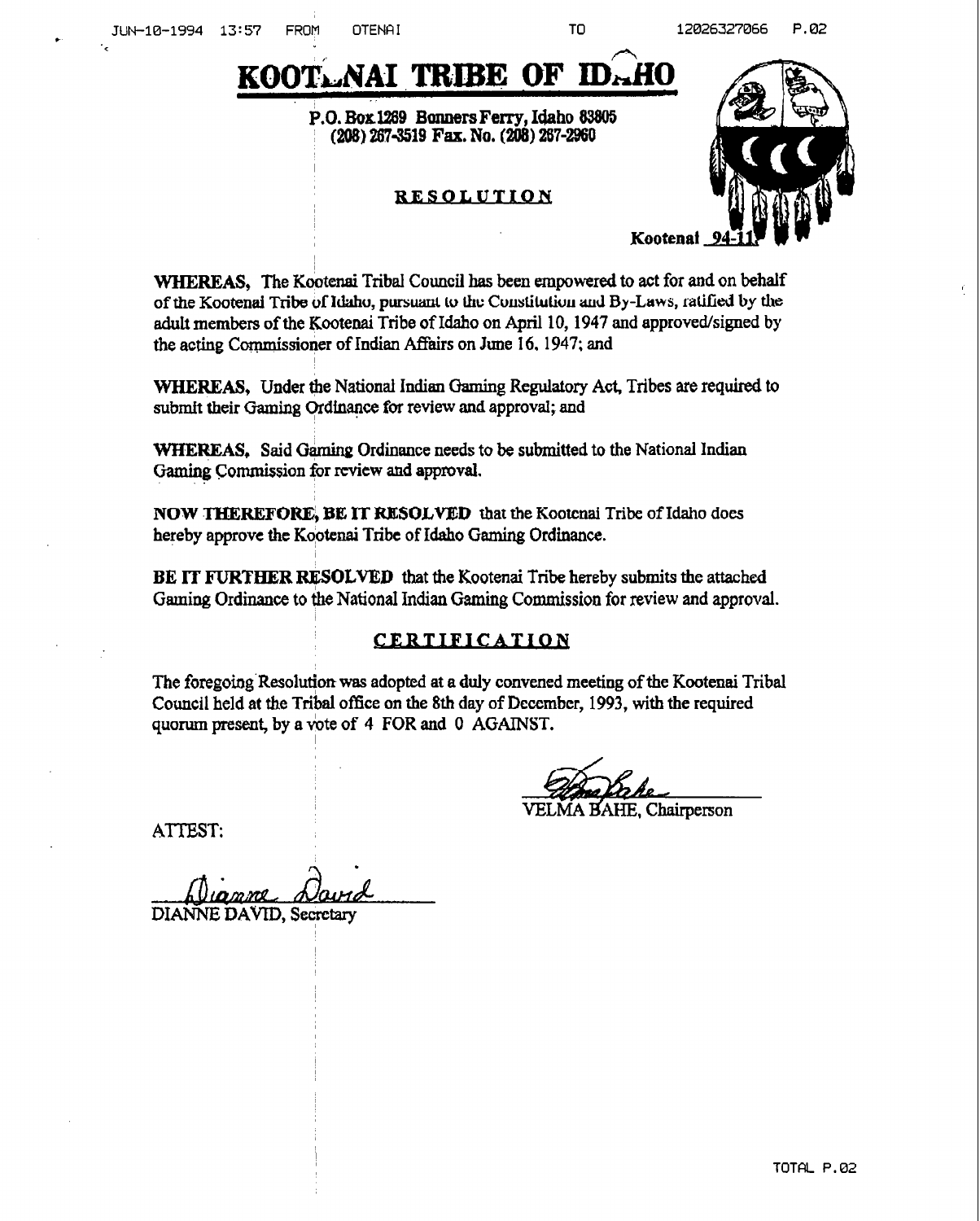#### CHAPTER 18

#### GAMING

#### 18-1 PURPOSE AND RESPONSIBILITIES

18-1.01 The Tribal Council of the Kootenai Tribe of Idaho (hereinafter "Tribe") is empowered by the Tribe's constitution and bylaws to enact ordinances and hereby enacts this ordinance in order to set the terms for class I1 and class 111 gaming operations on tribal lands.

18-1.02 The Tribal Council hereby establishes the Kootenai Tribal Gaming Commission, which shall be organized and operate under the rules and procedures set forth in Chapter 17 of this Code and, unless otherwise indicated, shall be responsible for all activities of the Tribe set forth below.

#### $18 - 2$ GAMING AUTHORIZED

18-2.01 Class I1 and class I11 gaming as defined in the Indian Gaming Regulatory Act, P.L. 100-447, 25 U.S.C. Section 2703(7) (A) and  $2702(8)$  ("IGRA") and by the regulations promulgated by the National Indian Gaming Commission at 25 C.F.R. **5** 502.3 (as published in the Federal Register at 57 FR 12382-12393, April 9, 1992 or any subsequent amendments thereto) is hereby authorized.

#### 18-3 OWNERSHIP OF GAMING

18-3.01 The Tribe shall have the sole propriety interest in and responsibility for the conduct of any gaming operation authorized by this ordinance.

#### $18 - 4$ USE OF GAMING REVENUE

18-4.01 The Kootenai Tribe of Idaho hereby reserves the right to adopt or impose a uniform and comprehensive system of revenue distribution and taxation relating to gaming, provided such system is adopted in compliance with this chapter and the National Indian Gaming Regulatory Act.

18-4.02 Net revenues from gaming shall be used only for the following purposes: to fund tribal government operations and programs; provide for the general welfare of the Tribe and its members; promote tribal economic development; donations to charitable organizations; or help fund operations of local government agencies.

18-4.03 If the Tribe elects to make per capita payments to tribal members from gaming proceeds, it shall authorize such payments only upon approval of a plan submitted to the Secretary of the Interior under 25 U.S.C. § 2710(b) (3) and such rules as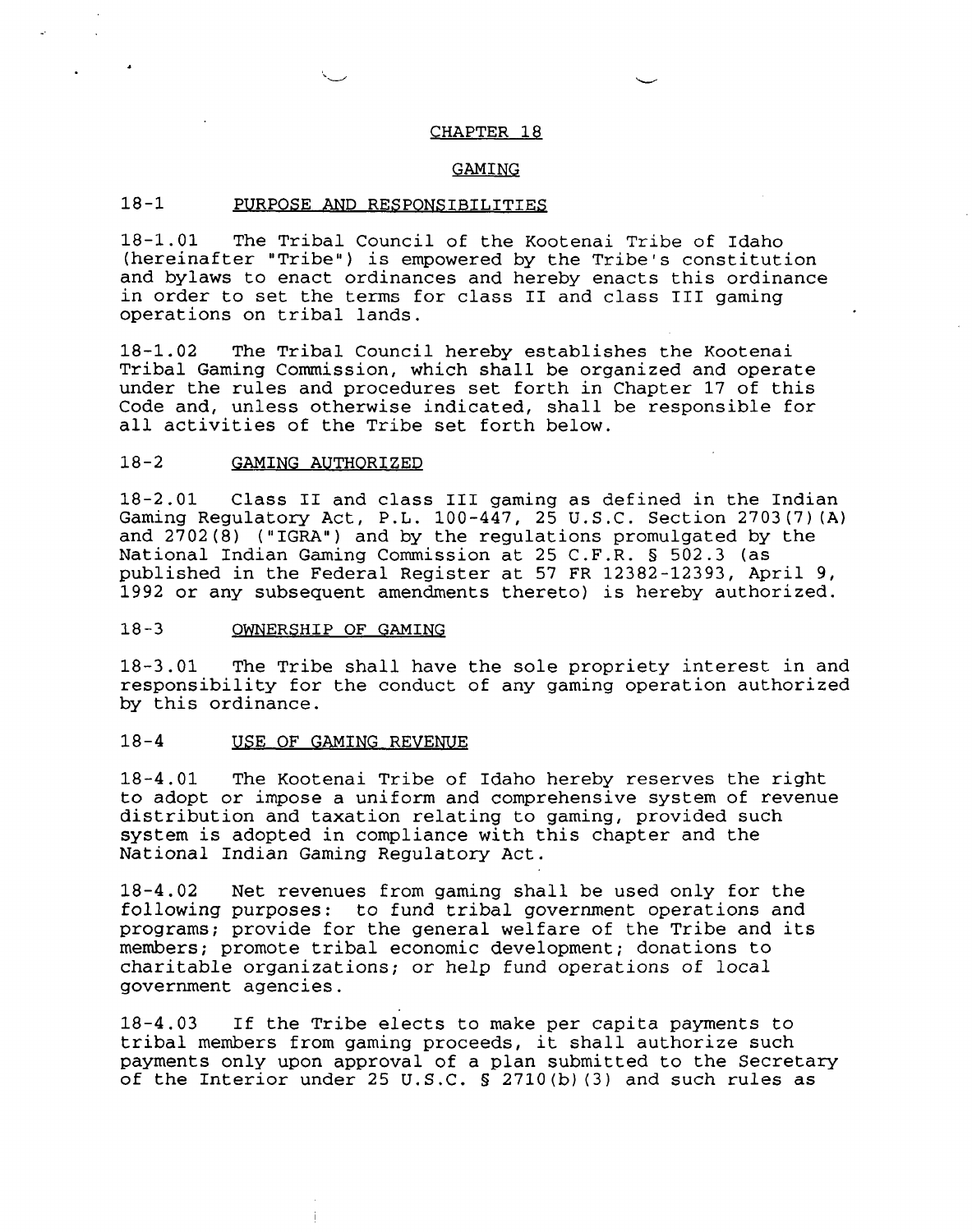may be promulgated by Council and/or the Secretary under lawful authority.

#### $18 - 5$ AUDIT

 $\sim 10$ 

18-5.01 The Tribe shall cause to be conducted annually an independent audit of gaming operations and shall submit so much of the resulting audit reports to the National Indian Gaming Commission as may be required by law.

18-5.02 All gaming related contracts that result in the purchase of supplies, services, or concessions in excess of \$25,000.00 annually, except contracts for professional legal and accounting services, shall be specifically included within the scope of the audit that is described in subsection 18-5.01 above.

#### 18-6 J'ROTECTION OF THE ENVIRONMENT **AND** PUBLIC HEALTH **AND SAFETY**

18-6.01 All tribal gaming facilities shall be constructed, maintained and operated in a manner that adequately protects the environment and the public health and safety.

#### 18-7 LICENSES FOR KEY EMPLOYEES AND PRIMARY MANAGEMENT OFFICIALS

The Tribe shall ensure that the policies and procedures set out in this section are implemented with respect to key employees and primary management officials employed at any gaming enterprise operated on Kootenai tribal lands.

#### 18-7.01 Definitions

For purposes of this section, the following definitions apply :

- (1) <u>Key Employee</u> means any of the following that may be involved in tribal gaming:
	- (a) A person who performs one or more of the following functions:
		- 1. Bingo caller;<br>2. Counting room
		- 2. Counting room supervisor;<br>3. Chief of Security;
		- 3. Chief of Security;<br>4. Custodian of gamin
		- 4. Custodian of gaming supplies or cash;<br>5. Floor manager;
		- 5. Floor manager;<br>6. Pit boss:
		-
		- 6. Pit boss;<br>7. Dealer;
		- 7. Dealer;<br>8. Croupie
		- 8. Croupier;<br>9. Approver Approver of credit; or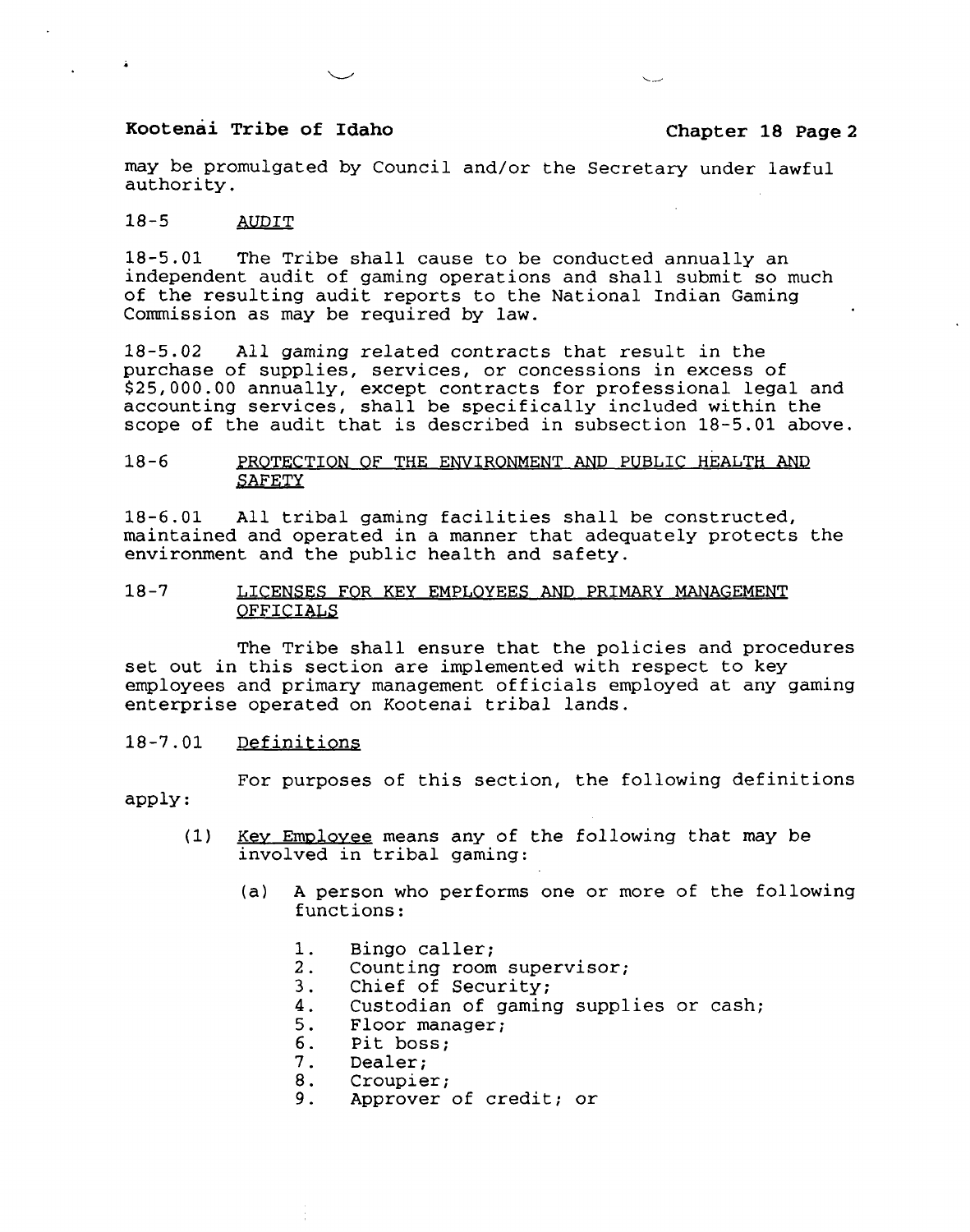- 10. Custodian of gambling devices including persons with access to cash and accounting records within such devices.
- (b) If not otherwise included, any other person whose total cash compensation is in excess of \$50,000 per year; or
- (c) If not otherwise included, the four most highly compensated persons in the gaming operation.
- (2) Primarv Manaaement Official means
	- (a) The person having management responsibility for a management contract; or
	- (b) Any person who has authority:
		- 1. To hire and fire employees; or
		- 2. To set up working policy for the gaming operation; or
	- (c) The chief financial officer or other person who has financial management responsibility.

#### 18-5.02 Application Forms

(1) The following notice shall be placed on the application form for a key employee or a primary management official before that form is filled out by the applicant:

In compliance with the Privacy Act of 1974, the following information is provided: Solicitation of the information on this form is authorized by 25 U.S.C.§§ 2701 et **seq.** The purpose of the requested information is to determine the eligibility of individuals to be employed in a gaming operation. The information will be used by National Indian Gaming Commission members and staff who have need for the information in the performance of their official duties. The information may be disclosed to appropriate Federal, Tribal, State, local, or foreign law enforcement and regulatory agencies when relevant to civil, criminal or regulatory investigations or prosecutions or when pursuant to a requirement by a tribe or the National Indian Gaming Commission in connection with the hiring or firing of an employee, the issuance or revocation of a gaming license, or investigations of activities while associated with a tribe or a gaming operation. Failure to consent to the disclosure indicated in this notice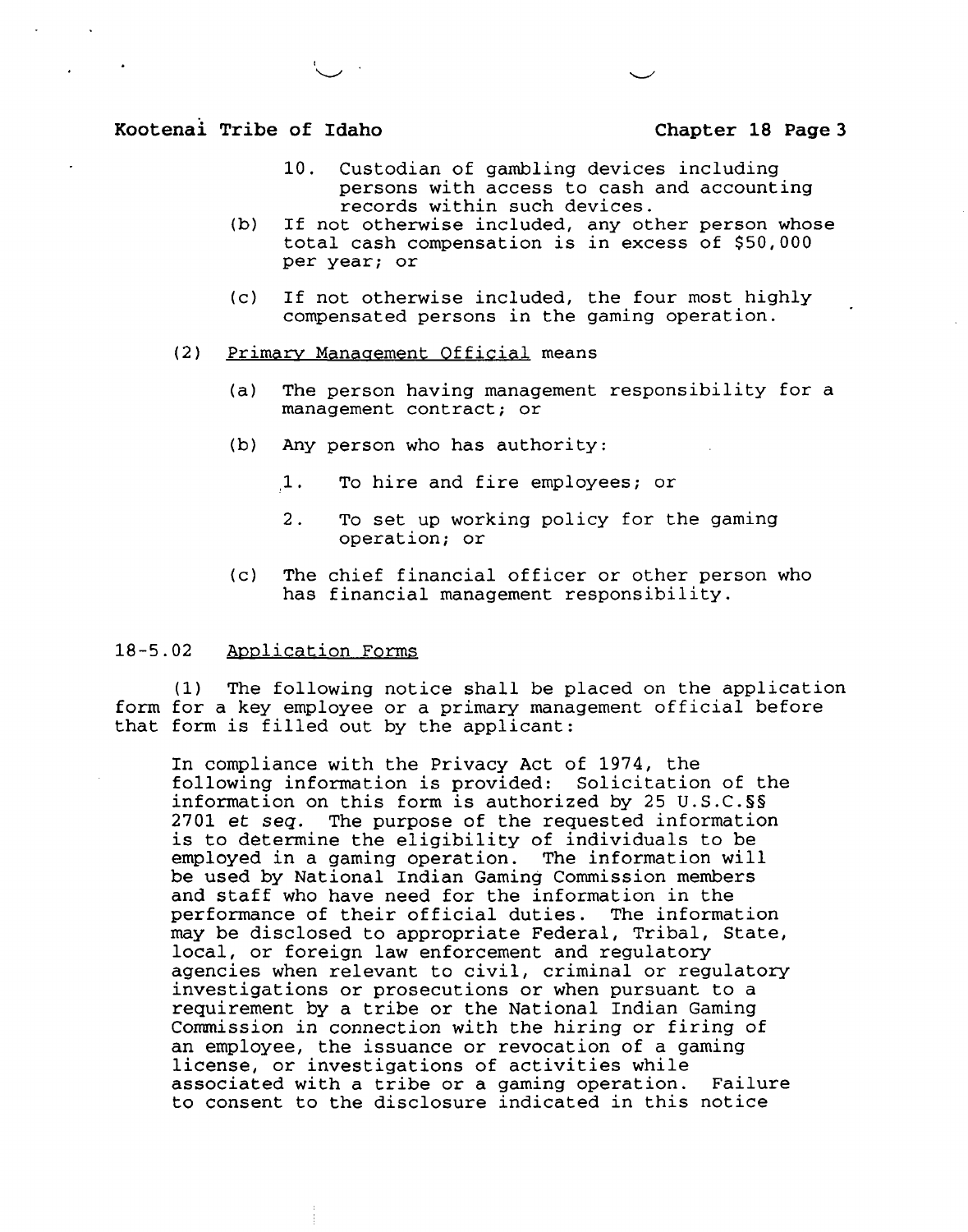will result in a tribe's being unable to hire you in a primary management official or key employee position.

The disclosure of your Social Security Number (SSN) is voluntary. However, failure to supply a SSN may result in errors in processing your application.

(2) Existing key employees and primary management officials shall be notified in writing that they shall either:

- (a) Complete a new application form that contains a Privacy Act Notice; or
- (b) Sign a statement that contains the Privacy Act notice and consent to the routine uses described in that notice.

**(3)** The following notice shall be placed on the application form for a key employee or a primary official before that form is filled out by an applicant.

> A false statement on any part of your application may be grounds for not hiring you, or for firing you after you begin work. Also, you may be punished by a fine or imprisonment. [18 U.S.C.5 1001.1

**(4)** The Tribe shall notify in writing existing key employees and primary management officials that they either:

- (a) Complete a new application form that contains a notice regarding false statements; or
- (b) Sign a statement that contains the notice regarding false statements.

### 18-7.03 Background Investigations

(1) In addition to any applicable provisions in the Compact with the State of Idaho, the Tribe shall request from each primary management official and from each key employee all of the following information:

- (a) Full name, other names used (oral or written), social security number(s), birth date, place of birth, citizenship, gender, all languages (spoken or written);
- (b) Currently and for the previous 5 years: business and employment positions held, ownership interests in those businesses, business and residence addresses, and drivers license numbers;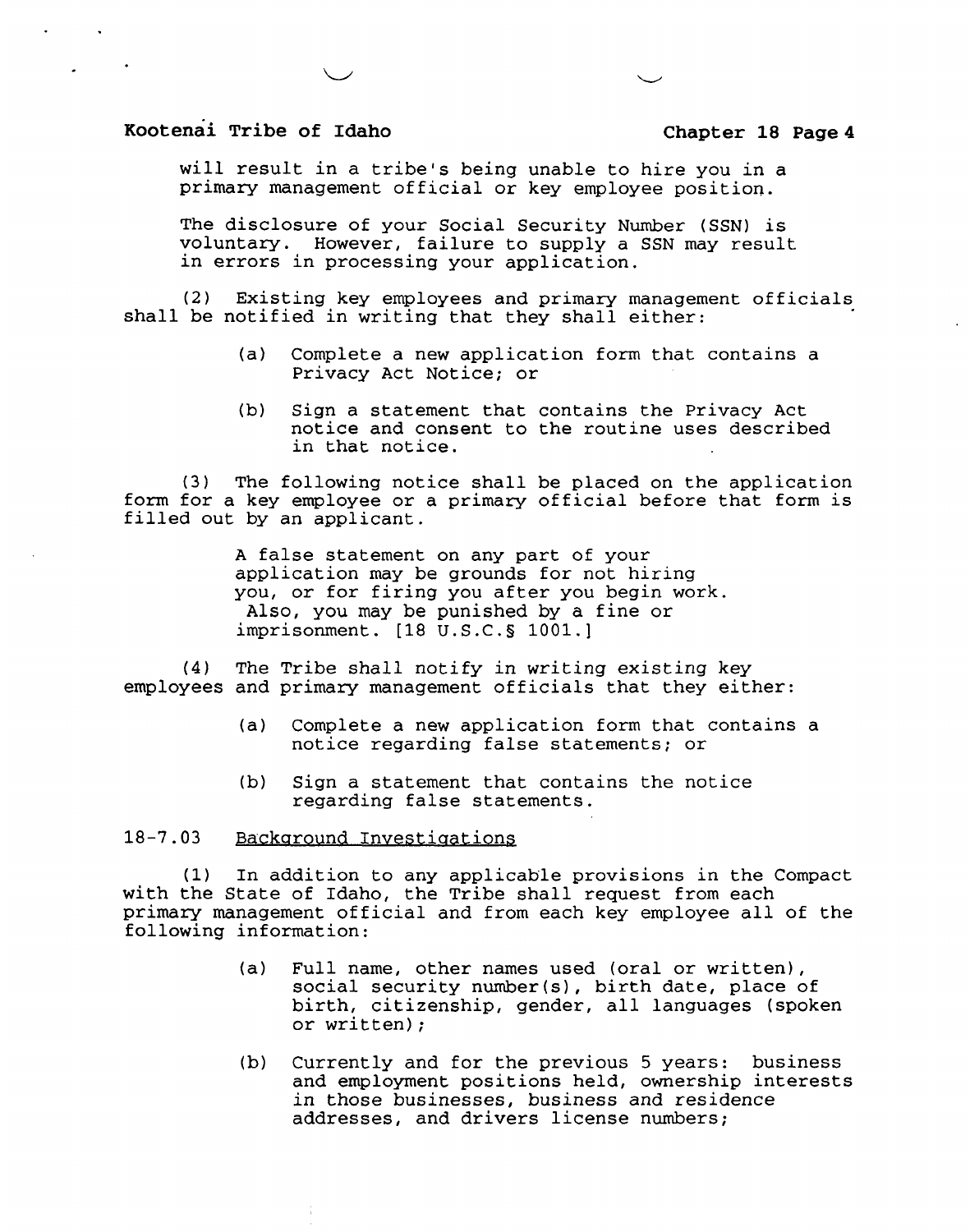- (c) The names and current addresses of at least three personal references, including one personal reference who was acquainted with the applicant during each period of residence listed under paragraph **(1)** (b) of this section;
- (d) Current business and residence telephone numbers;
- (el A description of any existing and previous business relationships with Indian Tribes, including ownership interests in those businesses;
- (£1 A description of any existing and previous business relationships with the gaming industry generally, including ownership interest in those businesses;
- (g) The name and address of any licensing or regulatory agency with which the person has filed an application for a license or permit related to gaming, whether or not such license or permit was granted;
- (h) For each felony for which there is an ongoing prosecution or a conviction, the charge, the name and address of the court involved, and the date and disposition if any;
- (i) For each misdemeanor conviction or ongoing misdemeanor prosecution (excluding minor traffic violations), within 10 years of the date of the application, the name and address of the court involved and the date of the disposition;
- (j) For each criminal charge (excluding minor traffic charges), whether or not there is a conviction, if such criminal charge is within 10 years of the date of the application and is not otherwise listed pursuant to paragraph (1) (h) or **(1)** (i) of this section, the criminal charge, the name and address of the court involved and the date and disposition;
- **(k)** The name and address of any licensing or regulatory. agency with which the person has filed an.application for an occupational license or permit, whether or not such license or permit was granted;
- (1) A current photograph;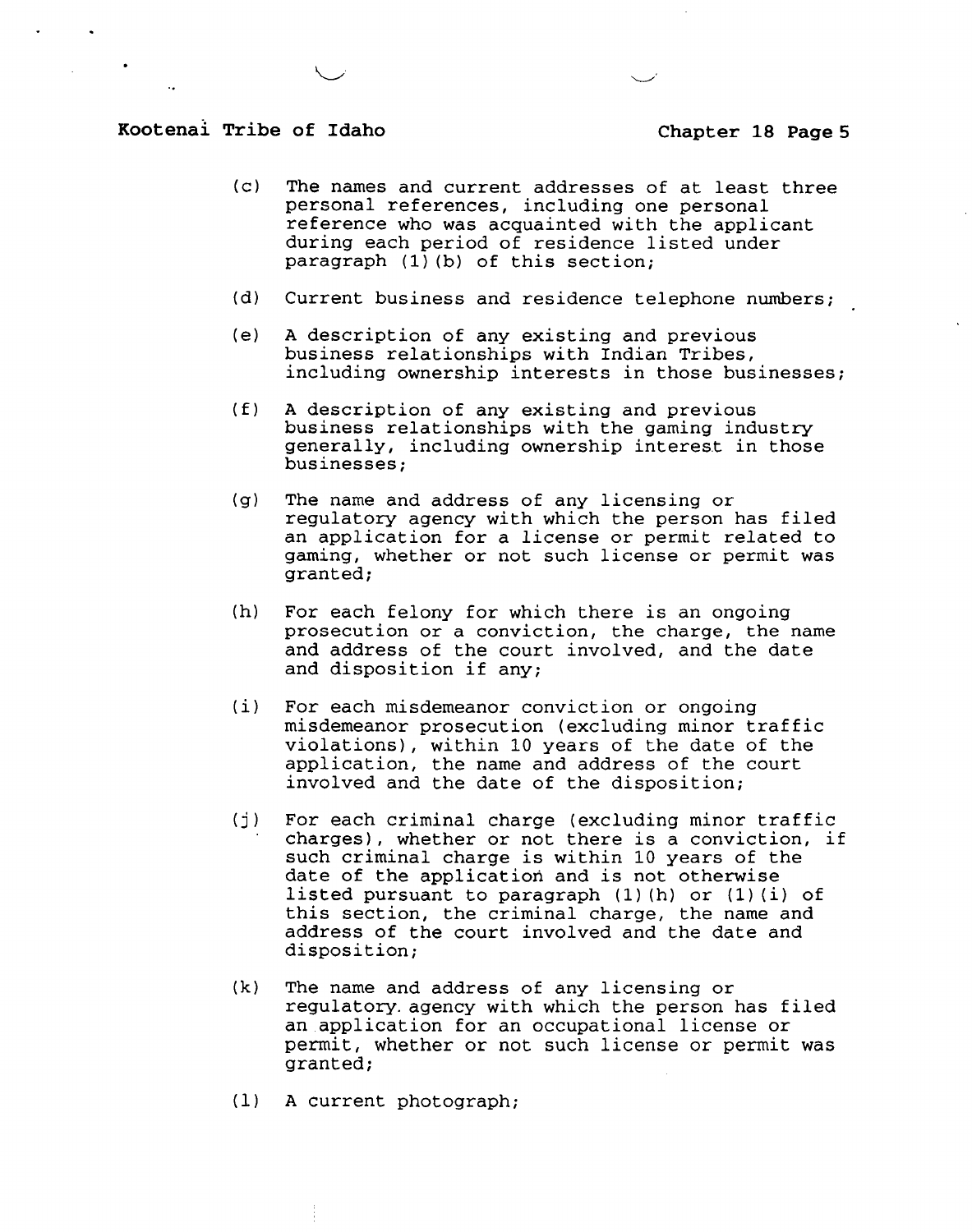- (m) Any other information the Tribe deems relevant; and
- (n) Fingerprints consistent with procedures adopted by the Tribe according to 25 C.F.R. **5** 522.2(h).

(2) The Tribe shall conduct an investigation sufficient to make a determination under subsection **18-7.04** below. In conducting a background investigation, the Tribe or its agent shall promise to keep confidential the identity of each person interviewed in the course of the investigation.

#### **18-7.04** Eliaibilitv Determination

The Tribe shall review a person's prior activities, criminal record, if any, and reputation, habits and associations to make a finding concerning the eligibility of a key employee or primary management official for employment in a gaming operation. If the Tribe determines that employment of the person poses a threat to the public intere'st or to the effective regulation of gaming, or creates or enhances dangers of unsuitable, unfair, or illegal practices and methods and activities in the conduct of gaming, a tribal gaming operation shall not employ that person in a key employee or primary management official position.

#### 18-7.05 Procedures for Forwarding Applications and Reports for Key Employees and Primary Management Officials to the National Indian Gaming Commission

(1) When a key employee or primary management official begins work at a gaming operation authorized by this ordinance, the Tribe shall forward to the National Indian Gaming Commission a completed application for employment and conduct the background investigation and make the determination referred to in subsection **18-7.04** of this section.

(2) The Tribe shall forward the report referred to in subsection **18-7.06** of this section to the National Indian Gaming Commission within **60** days after an employee begins work or within **60** days of the approval of this ordinance by the Chairman of the National Indian Gaming Commission.

(3) The gaming operation shall not employ as a key employee or primary management official a person who does not have a license after **90** days.

### 18-7.06 Report to the National Indian Gaming Commission

(1) Pursuant to the procedures set out in subsection **18- 7.05** of this section, the Tribe shall prepare and forward to the National Indian Gaming Commission an investigative report on each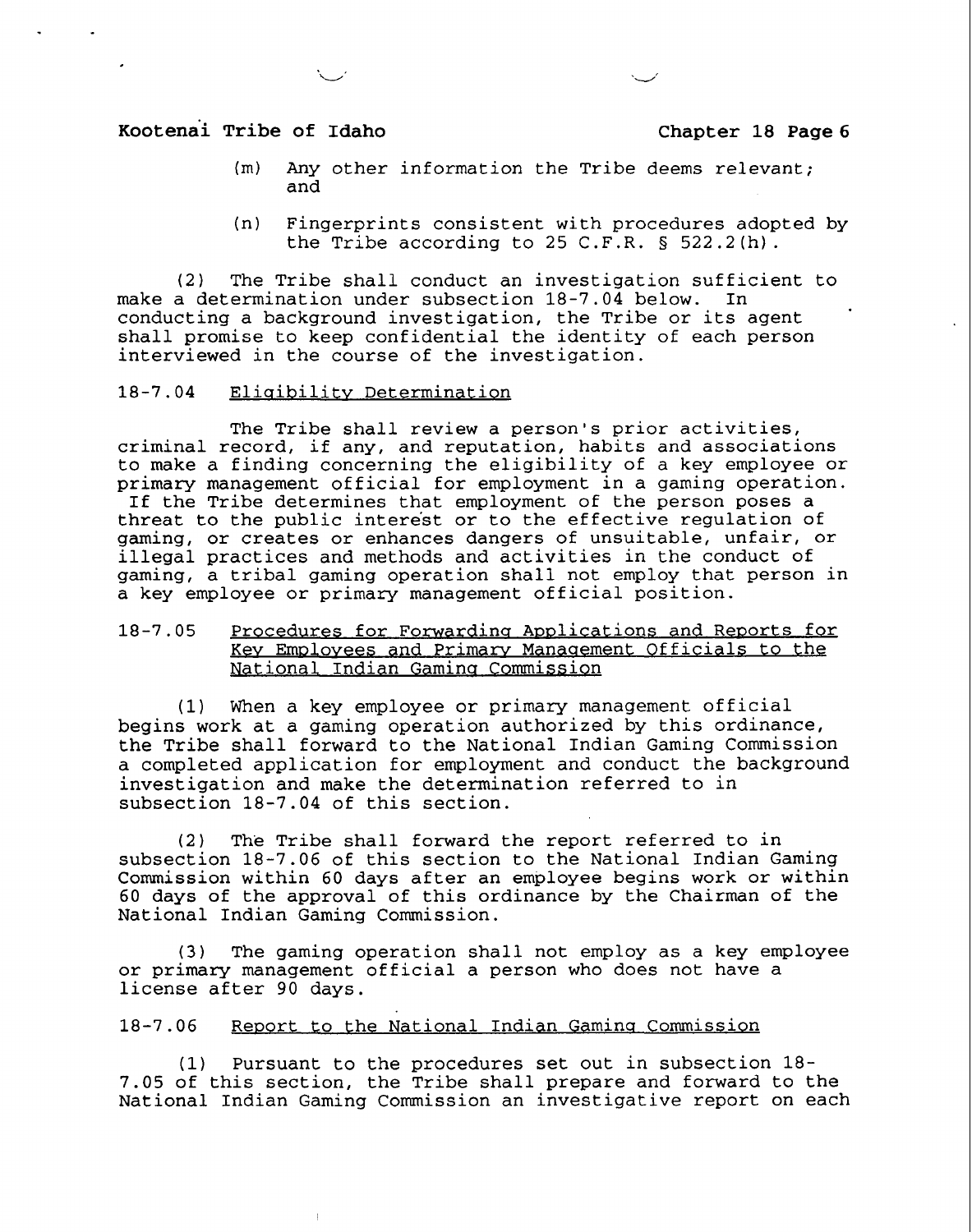background investigation. An investigative report shall include all of the following:

- (a) Steps taken in conducting a background investigation;
- (b) Results obtained;
- (c) Conclusions reached; and
- (d) The bases for those conclusions.

(2) The Tribe shall submit, with the report, a copy of the eligibility determination made under subsection 18-7.04 of this section.

- (3) If a license is not issued to an applicant, the Tribe:
	- (a) Shall notify the National Indian Gaming Commission; and
	- (b) May forward copies of its eligibility determination and investigative report (if any) to the National Indian Gaming Commission for inclusion in the Indian Gaming Individuals Records System.

(4) With respect to key employees and primary management officials, the Tribe shall retain applications for employment and reports (if any) of background investigations for inspection by the Chairman of the National Indian Gaming Commission or his or her designee for no less than three (3) years from the date of termination of employment.

#### 18-7.07 Srantina a Gamina License

(1) If the National Indian Gaming Commission notifies the Tribe within thirty (30) days of receipt of a license application and investigative report that it has no objection to issuance of a license to a key employee or a primary management official for whom the tribe has provided the application and report, the Tribe may issue a license to such employee or management official.

**(2)** The Tribe shall respond to a request for additional information from the Chairman of the National Indian Gaming Commission concerning a key employee or a primary management official who is the subject of a report. Such request shall suspend the 30-day period under subsection 18-7.07(1) of this section until the' Chairman of the National Indian Gaming Commission receives the additional information.